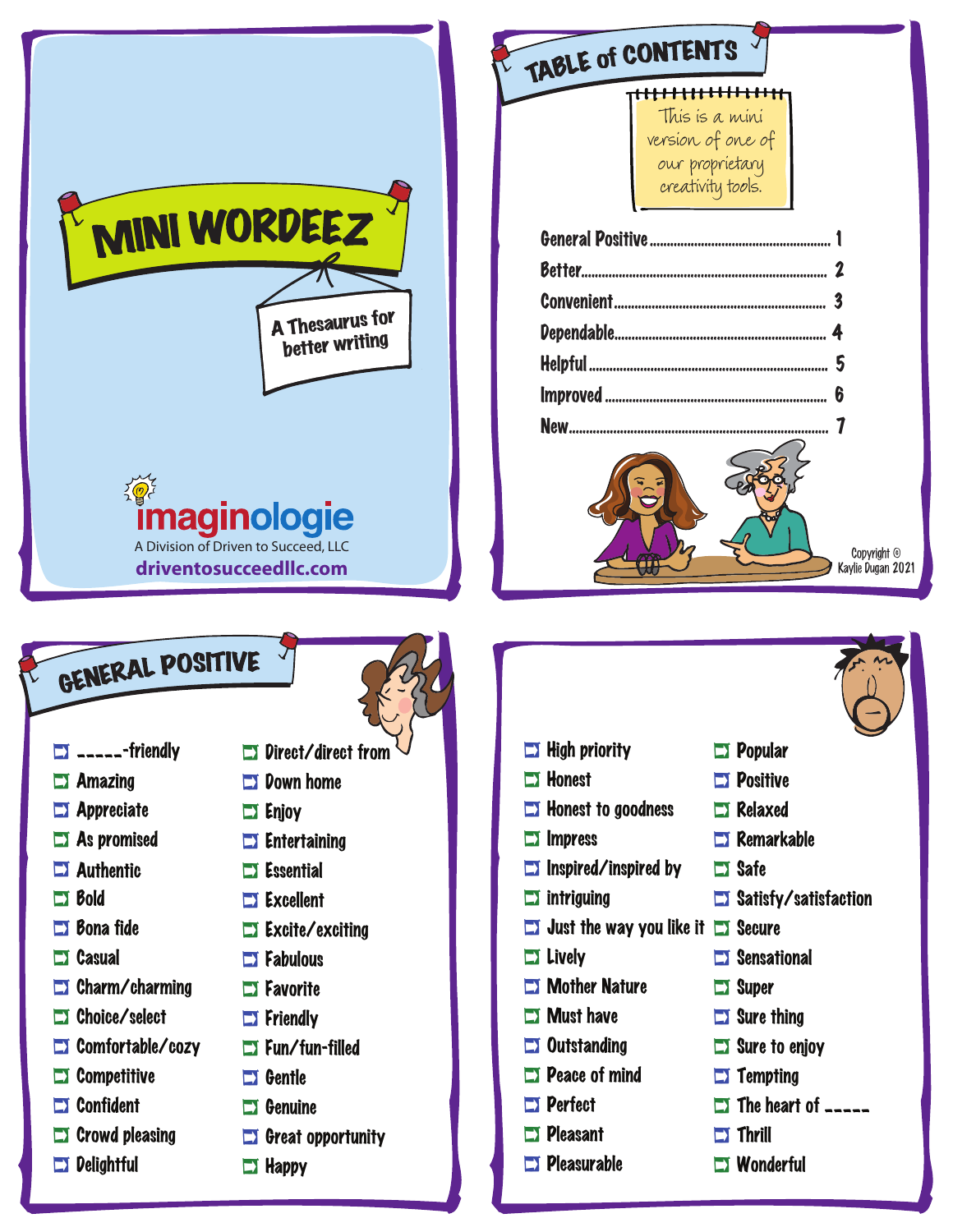

- l **Can accommodate**
- l **Child's play**
- l **Cinch**
- l **Combined**
- l **Compatible**
- **Exactle Figure 1**
- **Exactle 5 Easy to understand**
- **ED** Easy to use
- l **Effortless**
- l **Even a \_\_\_\_ can**
- **EX** Get more out of
- l **Handy**
- **Husband-proof**
- $\Box$  In a jiffy
- **EX** In minutes/in moments
- **EX** Instant
- l **Just \_\_\_\_**
- l **Just open and \_\_\_\_**
- **ET Kid-safe**
- **EX** Manageable
- **EX** Obvious
- **D** On the go/on the run
- **D** On your own terms
- **D** One- touch
- **EX** One-step
- **ED** One-stop
- **ED** Pre-packaged
- **ED** Prepared/pre-done
- **LI** Quick
- **EX** Ready when you are
- **ET** Staple
- **ED** Step by step
- **ED** Straightforward
- **Three simple steps**
- **EX** Throw away/toss
- **T** Tuck away/tuck into
- l **Two-for-one/2fer**
- **L** Uncomplicated
- **LI** Understandable
- l **User-friendly**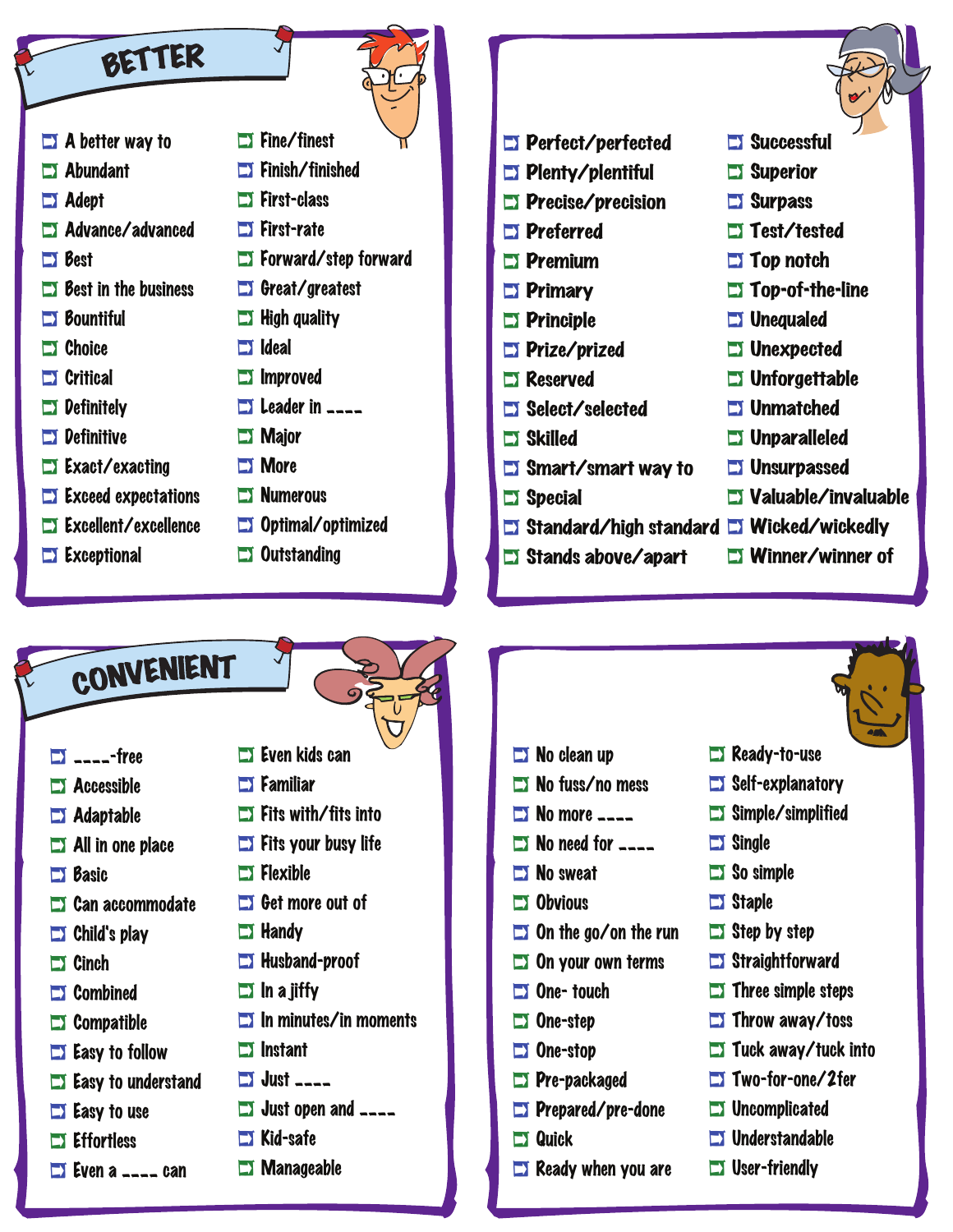## DEPENDABLE

- $\square$  Accurate
- $\square$  Always
- $\Box$  Always available
- $\square$  As promised
- $\Box$  Be assured
- $\square$  Been around
- $\square$  Careful
- $\square$  Certain
- $\square$  Certified
- $\Box$  Code of  $\Box$
- $\square$  Confidence
- **El Constant**
- $\square$  Control/controlled
- $\Box$  Count on
- $\Box$  Credible
- $\square$  Does what it says  $\Box$  Durable
- $\Box$  Every time
- $\Box$  Faithful

 $\square$  Decisive

**El Determined** 

- $\square$  Lifetime/lifetime of
- $\Box$  For generations
- $\Box$  For the long run
- $\Box$  Genuine
	- **L** Guaranteed
	- $\Box$  Heavy duty
	- $\Box$  High standards
	- $\square$  Honest
	- $\square$  Long lasting
- $\square$  Loyal
- $\square$  Measure up
- I Method/methodical I Steady/steadfast
- $\Box$  Never lets up
- $\Box$  On the job
- $\square$  Practical
- **El Pragmatic**
- $\square$  Proven
- $\Box$  Reliable
- $\square$  Reputation
- $\Box$  Responsible
- $\Box$  Road tested
- $\Box$  Rugged
- $\square$  Secure
- $\square$  Sound
- $\Box$  Stand by
- $\square$  Staple
	-
- $\Box$  Straight talk about
- **LI** Supported
- $\Box$  Sure fire
- $\Box$  System/systematic
- $\Box$  Take[n] care of
- $\square$  Time tested
- $\square$  Tough
- $\square$  Track record
- **T** True to
- $\square$  Trustworthy

 $\Box$  Results/get results  $\square$  Service/of service

 $\square$  Take the work out of

 $\Box$  Test/test drive  $\Box$  The answer to

 $\square$  The easier way to  $\Box$  The right way to

 $\square$  Use/usable/useful

 $\Box$  Solution

 $\Box$  Support

 $\square$  Together

 $\Box$  Unite

 $\square$  Willing

 $\Box$  Troubleshoot

- $\Box$  Truthful
- $\Box$  Verified

- HELPFUL
- $\Box$  24- 7
- **EX** Accessible
- **EX** Accommodate
- l **Affiliate/affiliates**
- l **Aid**
- **EX Answers/answer to**
- l **Assist/assistant**
- **I** At your side/with you **D** Deliver
- **EJ** Back up
- **EJ Benefit/beneficial**
- **E** Clarify
- $\Box$  Click, call, come in
- l **Collaborate**
- l **Combine**
- **Ex** Concierge
- l **Connect/connection ED** Constructive
- **EX Consult/consult with**
- l **Contribute**
- l **Cooperate/cooperative**
- l **Coordinate**
- l **Courteous**
- 
- **Exact Grad**
- **ET Enhance**
- **Enjoy/enjoyable**
- **Explain**
- l **Friendly**
- **Full service**
- **ED** Get things done
- $\Box$  Group/team
- **ET How-to/DYI**
- $\Box$  Instant
- $\Box$  Let's you \_\_\_\_\_\_
- $\Box$  Local/neighborhood  $\Box$  Supply
- $\square$  Maintain
- **El Nurture**
- $\square$  One-step
- $\square$  Pamper
- $\square$  Participate

 $\Box$  Pragmatic

 $\Box$  Resource

 $\Box$  Prompt/on time

 $\square$  Partner  $\square$  Positive